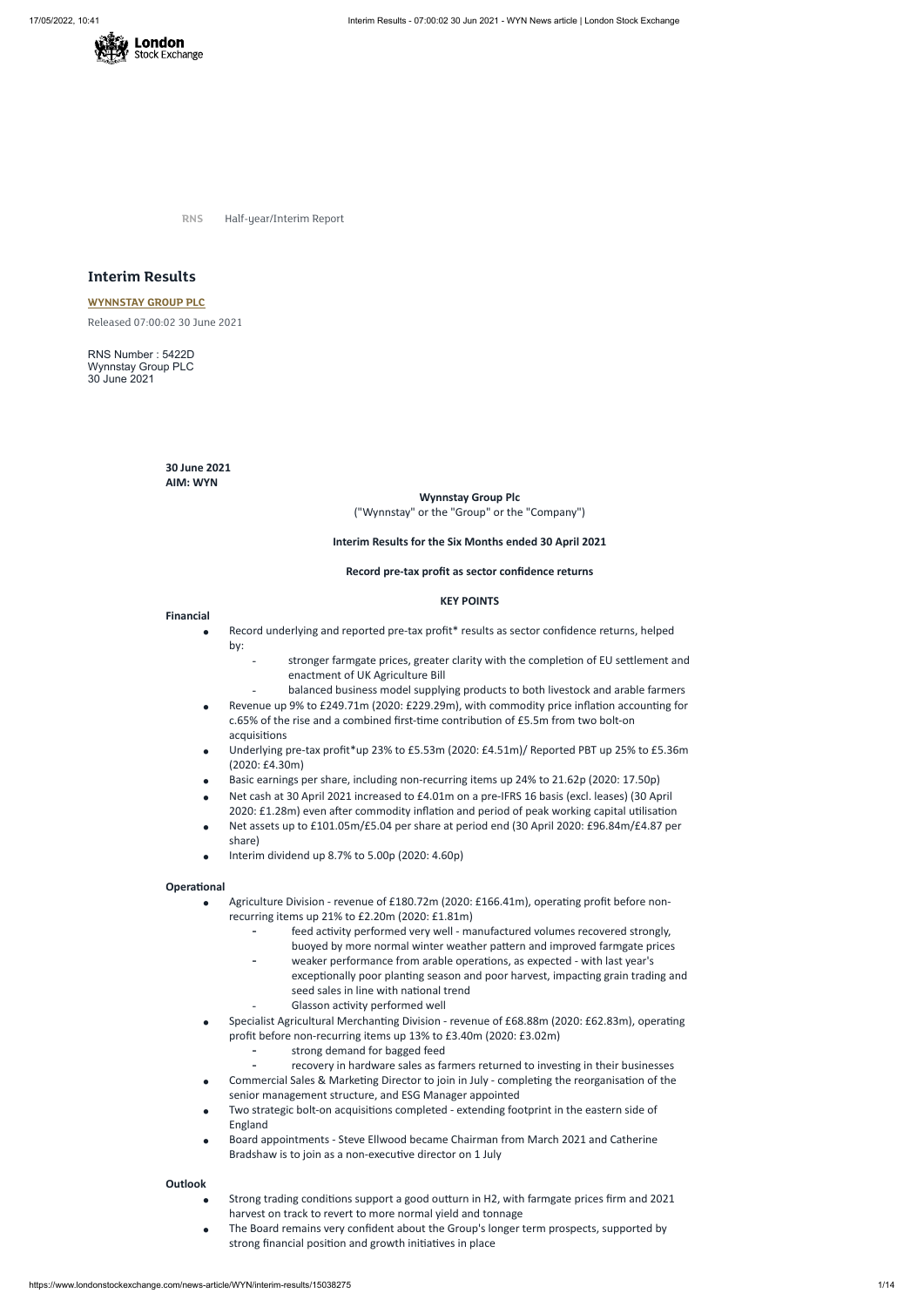**\****Underlying pre-tax profit is a non-GAAP (generally accepted accounting principles) measure and is not intended as a substitute for GAAP measures and may not be calculated in the same way as those used by other companies. Refer to Note 14 for an explanation on how this measure has been calculated and the reasons for its use.*

"These record interim results reflect strong recovery in farmer confidence, driven by higher farmgate prices, and clarity provided by the EU settlement and the landmark Agriculture Act. They also demonstrate the benefits of the Group's broad *spread of activities, supplying both livestock and arable farmers.*

#### **Gareth Davies, Chief Executive of Wynnstay Group plc, commented:**

"We made good strategic progress, extending our reach in the eastern side of England with two bolt-on acquisitions, completing a major hire for our reorganised senior management team, and creating a dedicated role in support of the *Group's ESG strategy.*

"Prospects for the second half of the financial year are very encouraging, with farmgate prices firm and a good harvest expected. We will continue to invest in the business to increase the Group's manufacturing capacity and improve production efficiencies, and will look for further complementary acquisitions. With our strong balance sheet and good cash flows, we *view the future with confidence."*

### **Enquiries:**

| <b>Wynnstay Group Plc</b>           | Gareth Davies, Chief Executive<br>Paul Roberts, Finance Director | T: 020 3178 6378 (today)<br>T: 01691 827 142 |
|-------------------------------------|------------------------------------------------------------------|----------------------------------------------|
| <b>KTZ Communications</b>           | Katie Tzouliadis / Dan Mahoney                                   | T: 020 3178 6378                             |
| Shore Capital (Nomad and<br>Broker) | Stephane Auton / Patrick Castle /<br>John More                   | T: 020 7408 4090                             |

### **CHAIRMAN'S STATEMENT**

### **INTRODUCTION**

This is my first interim result statement since becoming Chairman in March 2021, and I am delighted to report record interim pre-tax profit. The Group generated underlying pre-tax profit of £5.53m $^{[1]}$  (2020: £4.51m), a 23% increase year-onyear, on revenues of £249.71m (2020: £229.29m), up 9%. Reported pre-tax profit increased 25% to £5.36m (2020: £4.30m).

Three factors helped to deliver this excellent result, improved farmgate prices, the EU settlement, and the UK Agricultural Bill, all of which have played a major part in removing uncertainty and improving farmer sentiment.

These results also demonstrate the resilient nature of our balanced business model and the benefits of recent growth and efficiency initiatives. The breadth of the Group's activities, supplying products into both livestock and arable farming enterprises, and the natural hedging this establishes provides significant advantages. In addition, over the last 12 months years, we have been focusing on increasing our exposure to those activities where demand is typically more consistent yearon-year.

The health, safety and welfare of our colleagues, customers and communities remained priorities in the face of the ongoing coronavirus crisis. It is greatly encouraging that, in recent months, there has been some easing of government-imposed restrictions and I am extremely grateful to every member of our team for their efforts to ensure the continuity of our business. It has meant that our farmer customers have continued to be fully serviced throughout this still difficult period.

We made two strategic bolt-on acquisitions in the period in line with our growth strategy. They have expanded our footprint in the eastern side of the UK, and were of the agricultural division of the Armstrong Richardson Group, which supplies inputs to farmers in the North East of England, and the fertiliser manufacturing business and assets of HELM Great Britain Limited, which serves South Yorkshire and the surrounding area. Both bring new customers to the Group and staff with significant experience and local knowledge. I am pleased to welcome the teams, and to report that both acquisitions are integrating well.

In March 2021, we appointed Paul Jackson as Commercial Sales and Marketing Director, which marked the completion of the new management structure put in place at the end of the last financial year. Paul will take up his position on 5 July 2021, and this new structure allows for enhanced Group effectiveness, and supports our future growth and investment plans for the business.

As we emerge from a period of a significant level of general economic uncertainty, we are confident that Wynnstay is well positioned in a sector that is emerging from a prolonged period of inertia created by Brexit uncertainties. We expect to make good progress with our investment plans and growth initiatives in the second half of the financial year.

## **FINANCIAL RESULTS**

Revenue for the six months to 30 April 2021 increased by 8.9% on the same period last year to £249.71m (2020: £229.29m). We estimate that commodity price inflation accounted for nearly 65% (c. £13.3m) of the overall increase, with the combined contribution from the two acquisitions completed in February and March contributing £5.5m. The contribution to Group revenue from the Agriculture Division increased by 8.6% to £180.72m (2020: £166.41m) and from the Specialist Agricultural Merchanting Division by 9.6% to £68.88m (2020: £62.83m). Other activity contributed revenue of £0.11m (2020: £0.05m).

Adjusted operating profit rose by 19% to £5.68m (2020: £4.78m before non-recurring costs, share-based payments and intangible amortisation). The Agricultural Division contributed operating profit of £2.20m (2020: £1.81m), up by 22% on last year, with this result reflecting improved manufactured feed volumes and incomes but lower contributions from the arable product categories following the exceptionally poor harvest last year. The Specialist Agricultural Merchanting division contributed operating profit of £3.40m (2020: £3.02m), up by 13%, reflecting a continuation of the improving trading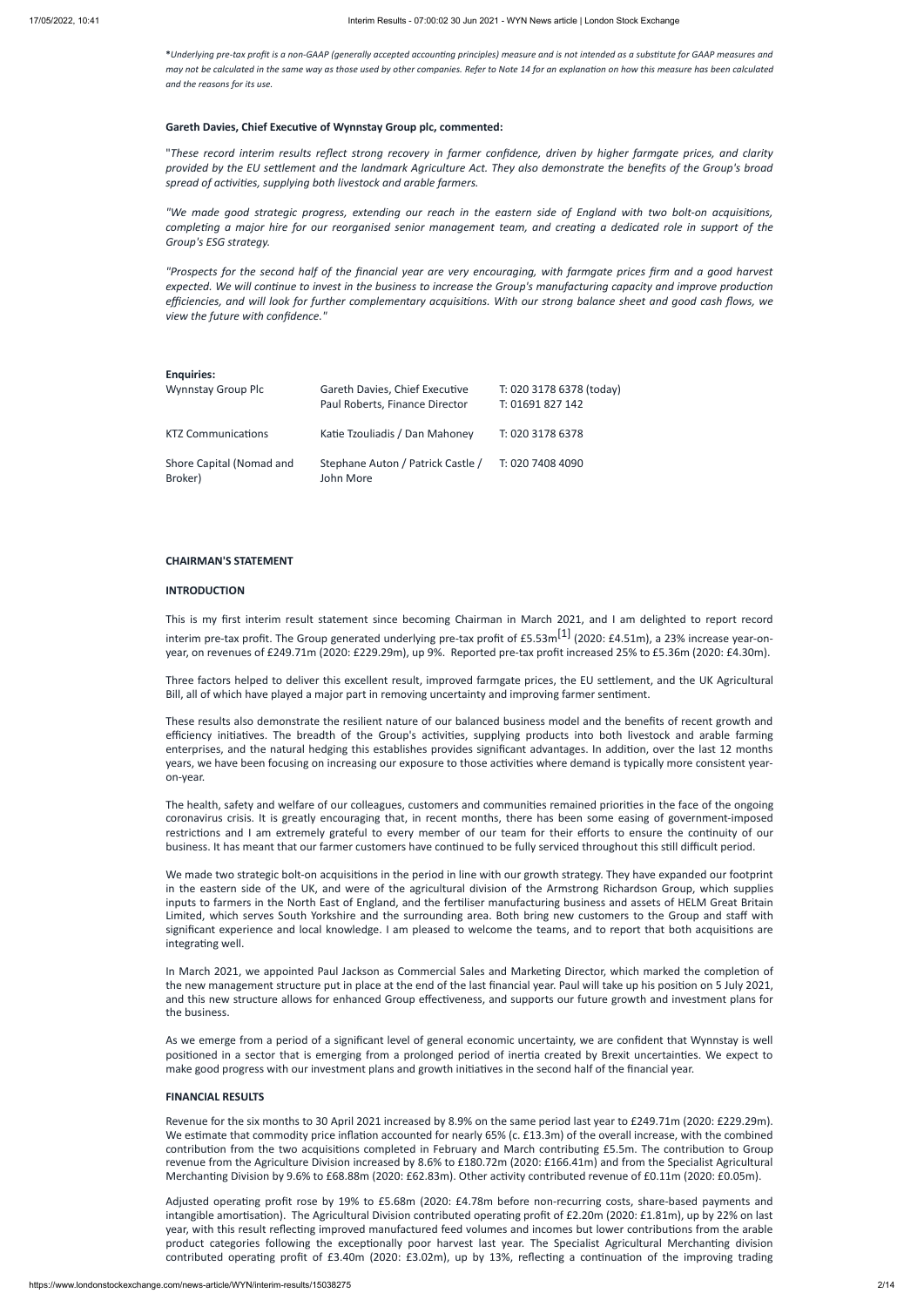conditions evident from the end of the previous financial year. Other activities incurred an operating loss of £0.12m (2020: loss of £0.09m). In line with prior years, the contribution from our Joint Ventures will be consolidated in the second half of our full year results.

There have been no non-recurring costs charged in the period (2019: £0.18m)<sup>[2]</sup>, and net finance costs including IFRS 16 charges were £0.11m (2020: £0.26m), with this reflecting the improved average cash position. Share-based payment expenses for the period increased to £0.16m (2020: 0.03m), as a result of the launch of a successful all employee Save As You Earn option scheme in the second half of last year.

Reported profit before tax was higher at £5.36m (2020: £4.30m). While the effective tax rate for the period at 19.1% (2020:19.0%) was slightly higher, resulting in a charge of £1.03m (2020: £0.82m), it is lower than the 2020 full year effective tax rate of 20.7% as a result of the Government's 130% Super-deduction capital allowance on qualifying investment. Profit after tax increased by 25% to £4.34m (2020: £3.48m) and basic earnings per share increased by 24% to 21.62p (2020: 17.50p).

Net assets now exceed £100m, and at 30 April 2021 stood 4% higher year-on-year at £101.05m (2020: £96.84m). This equates to £5.04 per share (2020: £4.87 per share), based on the weighted average number of shares in issue during the period at 20.06m (2019: 19.90m).

Net cash on a pre IFRS 16 basis (excluding leases) increased significantly to £4.01m (2020: £1.28m), despite the commodity inflation experienced and the Group's cash requirements peaking during the spring months, particularly in April. Total lease liabilities amounted to £8.86m (2020: £10.24m). Strong cash generation from trading and tight working capital control remain priorities, and continue to provide a secure underpinning to the Group's growth plans. **DIVIDEND**

The Board is pleased to declare an increased interim dividend of 5.00p per share (2020: 4.60p), up by 8.7% on the equivalent payment last year. The increased payment reflects the Directors continuing confidence in prospects for the business and the strong results.

The interim dividend will be paid on 29 October 2021 to shareholders on the register at the close of business on 1 October 2021. As in previous years, the Scrip Dividend alternative will continue to be available, with the last day for election for this scheme being 15 October 2021.

### **REVIEW OF OPERATIONS**

### **AGRICULTURE DIVISION**

The improving sector sentiment experienced towards the end of the last financial year continued into the new year. It was supported by continuing strong farmgate prices for most commodities and the removal of some of the political uncertainty with the completion of the Brexit negotiations and clarity evolving over the details of the future support provisions contained in the new Agriculture Act.

### *Feed Products*

Manufactured feed volumes recovered strongly, up by 8.5% over the equivalent period last year, helped by the improvement in background trading conditions and a more normalised winter weather pattern. We continued to make progress in the free-range egg feed market and have further increased customer numbers and tonnage sold.

Rising commodity prices remain a challenge and careful raw materials management is required across our manufacturing and trading operations where margins are likely to come under pressure as prices continue to rise. Efficiencies in production are therefore essential. Our substantial three year investment programme currently under way at our Carmarthen mill will generate significant benefits, materially increasing our manufacturing capacity and improving manufacturing throughput.

#### *Arable Products*

The weaker performance from our arable operations was expected, with the anticipated consequences of the poor harvest of 2020 and the carry-over of autumn seed from 2019, coming through in the period.

Grainlink, our grain marketing business, experienced a like-for-like 26% reduction in volumes available to trade. This was in line with the latest estimates of the overall reduction in UK wheat and barley production in 2020. However, margins improved and the positive contribution from the acquisition of the agricultural division of the Armstrong Richardson Group in February minimised the financial impact of the contraction in volumes.

Autumn seed plantings by farmers were significantly higher than the previous year, when many were unable to sow winter cereal seed due to the prolonged heavy rain. This bodes well for the forthcoming harvest where a return to more normal volumes is expected. Reflecting the good autumn planting season, spring cereal seed sales were lower.

Grass seed sales have been delayed following the dry April period and then excessive rain in May, but our strong market presence in this sector will enable us to capitalise once demand picks up in the later summer period. Demand for fertiliser was more subdued, reflecting a combination of higher prices and the adverse spring conditions restricting grass growth.

## *Glasson Grain*

Glasson Grain operates in three main areas, feed raw materials, fertiliser production and the manufacture of specialist animal feed products. The business performed strongly overall. Both the feed raw material and fertiliser activities delivered increased volumes. Specialist animal feed volumes experienced a reduction in tonnage as certain categories such as game bird and equine continued to be impacted by coronavirus- related restrictions. The fertiliser business was enlarged with the purchase in March 2021 of the HELM Great Britain Limited processing plant in South Yorkshire. The acquisition has exceeded its forecast contribution in the first two months of operation and has added new customers to the Group, which should benefit other areas of the Group.

# **SPECIALIST AGRICULTURAL MERCHANTING DIVISION**

*Specialist Agricultural Merchanting and Youngs Animal Feeds*

The Group's chain of 54 depots cater for the needs of farmers and other rural dwellers and operates very closely with our Agricultural Division, providing a strong channel to market for our products.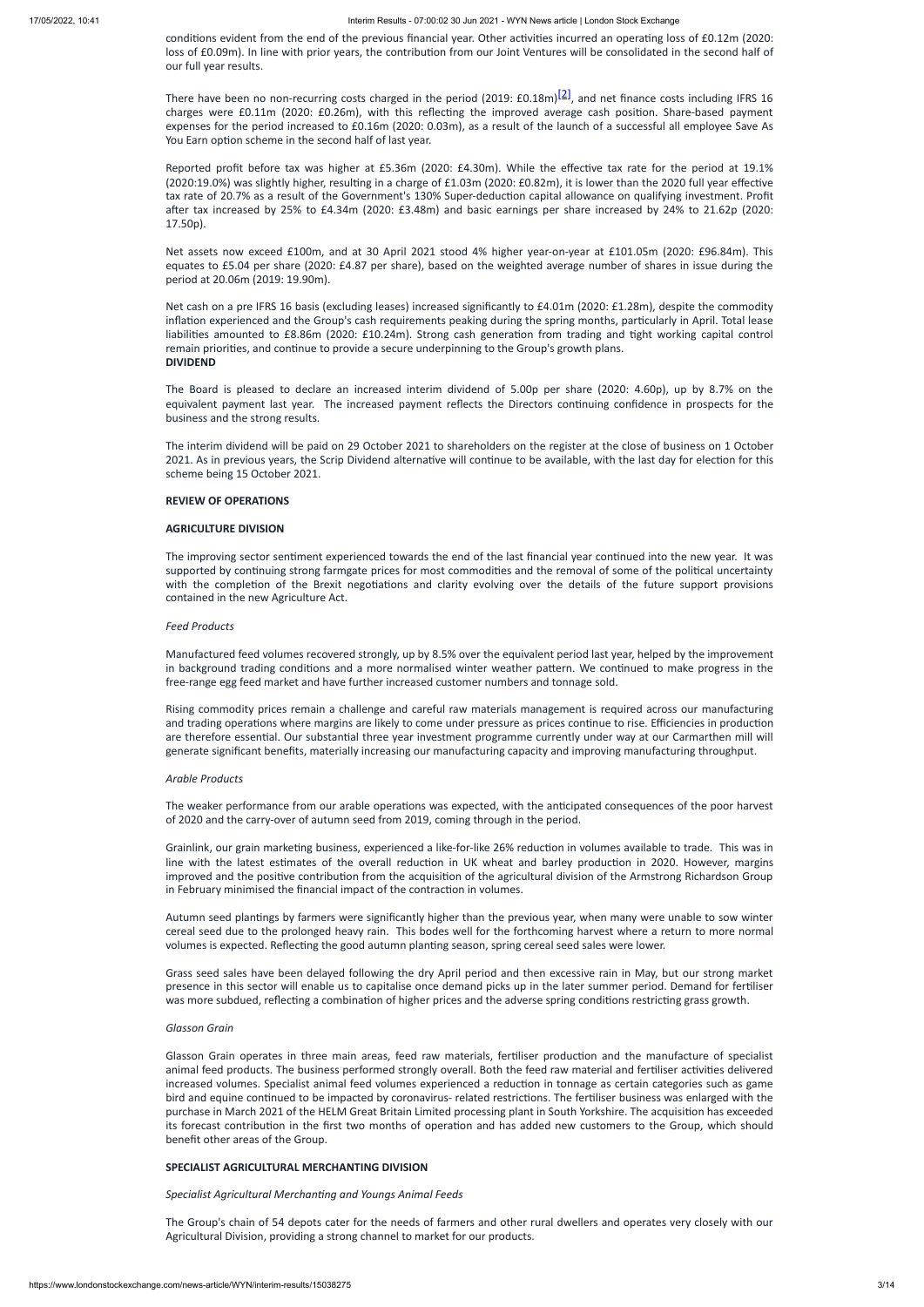Total sales increased 10% in the period although sales in the prior year were affected by the initial introduction of coronavirus-related trading protocols. Strong demand for our manufactured bagged feed in the depots was one of the main drivers of increased revenue and contribution in the period, together with hardware sales as farmers returned to investing in their businesses as confidence improved.

During the period, we initiated a major customer research project, which reviewed depot customer trading preferences and current habits. This was a major exercise and we were encouraged by the results, which underlined the valuable role Wynnstay plays within our rural communities. We will be using the results of our research to refine the decisions we make, including future investment in our channels to market and the ongoing roll-out of our digital trading portal.

Our specialist equine feeds business increased its operating contribution to Group results following the consolidation of its activities into three locations at the end of the last financial year. The re-launch of the Company's manufactured own fibre feed range under the 'Sweet Meadow' brand has also boosted volumes and contributed to the improved performance.

### **JOINT VENTURES AND ASSOCIATES**

Results from the Group's joint ventures and associate companies are not included in this half year report, and in accordance with established accounting policies will be consolidated into Wynnstay's full year results.

## **Environmental, Social and Governance ("ESG")**

In February 2021, we created a new management position with specific responsibility for leading the ongoing development and implementation of the Group's ESG strategy. We were pleased to appoint Lewis Davies to the position, and he is working with the senior management team to ensure our policies and objectives are effectively embedded across all areas of the Group's operations. He is also working with the Company's peers to promote increased sustainability throughout UK agriculture, including as a member of the sustainability committee of the agrisupply industry's leading trade association, the Agricultural Industries Confederation (AIC).

A key pillar in the Group's growth strategy is supporting customers with the advice, products, and services that are necessary to adapt to the new environmental and efficiency priorities set in the UK Agriculture Act. Our own focus on sustainability will strengthen our ability to support customers' environmental aims.

The Wynnstay Board is committed to the highest standards of appropriate corporate and commercial governance to support the delivery of long term shareholder value and produce positive outcomes for other stakeholder groups including colleagues, customers and suppliers.

[1] Note 6. Explanation of Non GAAP measure. <sup>2</sup> Note <sup>7</sup>

# **BOARD CHANGES**

Jim McCarthy stepped down as Chairman in March 2021 ahead of his forthcoming retirement from the Board in July. On behalf of everyone at Wynnstay, I would like to thank him for his tremendous service to the Group over 10 years, the last eight as Chairman. His insights and counsel have contributed significantly to Wynnstay's development, and we wish him well for the future.

In June 2021, we were very pleased to announce the appointment of Catherine Bradshaw as an independent Non-executive Director, which takes effect on 1 July 2021. A qualified chartered accountant, Catherine has over 20 years' experience in financial and general management roles, primarily in the food industry. She is Group Financial Controller of Greencore Group plc, a leading manufacturer of convenience food in the UK, having joined the FTSE 250 listed business in 2015. Prior to this, she worked in senior financial positions at Wm Morrison Supermarkets plc, the supermarket group, and Northern Foods plc, the food manufacturer. On appointment, Catherine will also assume the role of Chairman of the Audit and Risk Committee. We welcome Catherine to the Board and look forward to working with her.

## **OUTLOOK**

Sentiment in the UK agricultural sector has greatly improved and trading conditions are very encouraging. Farmgate prices remain strong, immediate Brexit concerns appear behind us, although the potential for some trade disruptions still exist, and the coronavirus crisis has been considerably ameliorated with the onset of vaccination programmes. The Environmental Land Management Schemes ("ELMS"), published in March by the UK Government, has provided a framework for our farmer customers to properly plan for their businesses well into the medium term. We therefore anticipate sustainable incomes for most farmers in the near term, and that on-farm investment will be boosted.

Looking at growth prospects for the Group, we are confident that the business is well-positioned to make progress in this market-place. Our results for the period have once again demonstrated the advantages of our balanced business model, which provides a hedge that helps to smooth sector variations. Our strong balance sheet and cash flows also provide a robust platform to support our growth plans, and we will be continuing with our investment programmes to increase manufacturing capacity and improve efficiencies. We will also actively review appropriate acquisition opportunities in line with our growth strategy.

With the UK harvest on track to return to more normal yields and tonnage and trading conditions strong, we view prospects for the second half of the financial year very positively.

**Steve Ellwood Chairman**

# **WYNNSTAY GROUP PLC CONDENSED CONSOLIDATED STATEMENT OF COMPREHENSIVE INCOME For the six months ended 30 April 2021**

| <b>Unaudited</b>     | Unaudited  | Audited                       |
|----------------------|------------|-------------------------------|
| six months           | six months | year                          |
| ended                | ended      | ended                         |
| <b>30 April 2021</b> |            | 30 April 2020 31 October 2020 |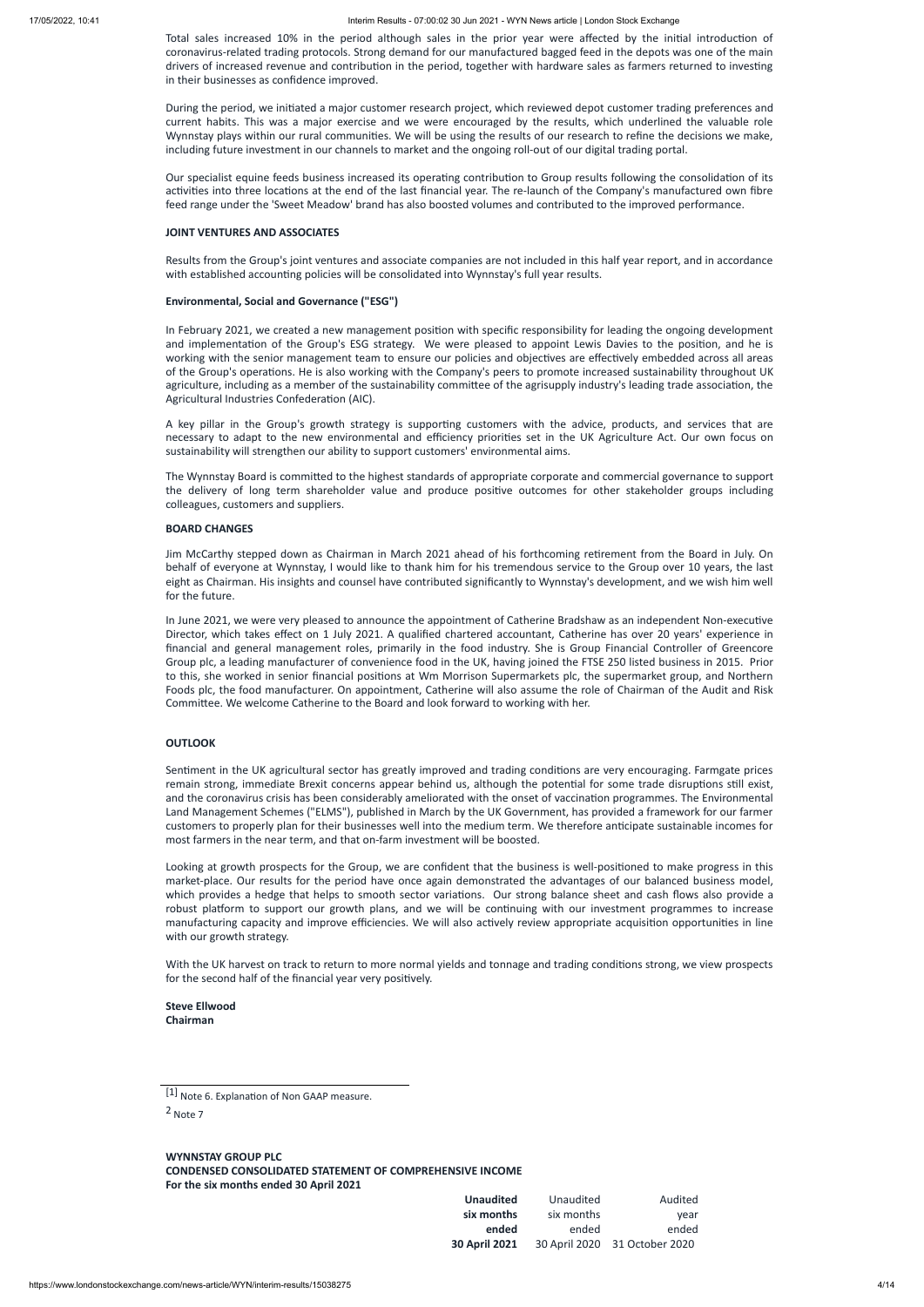<sup>3</sup> Adjusted operating profit is after adding back amortisation of acquired intangible assets, share-based payment expense and non*recurring items.*

|                                               | <b>Note</b>    | £'000      | £'000      | £'000      |
|-----------------------------------------------|----------------|------------|------------|------------|
| <b>CONTINUING OPERATIONS</b>                  |                |            |            |            |
| <b>Revenue</b>                                |                | 249,709    | 229,288    | 431,398    |
| Cost of sales                                 |                | (216, 413) | (197, 781) | (370, 630) |
| <b>Gross profit</b>                           |                | 33,296     | 31,507     | 60,768     |
| Manufacturing, distribution and selling costs |                | (24, 202)  | (23, 333)  | (46, 033)  |
| Administrative expenses                       |                | (3,604)    | (3, 561)   | (6, 945)   |
| Other operating income                        | 5              | 185        | 168        | 351        |
| Adjusted operating profit <sup>3</sup>        | 6              | 5,675      | 4,781      | 8,141      |
| Amortisation of acquired intangible assets    |                |            |            |            |
| and share -based payment expense              | $\overline{7}$ | (197)      | (44)       | (132)      |
| Non-recurring items                           | $\overline{7}$ |            | (185)      | (1, 194)   |
|                                               |                |            |            |            |
| <b>Group operating profit</b>                 |                | 5,478      | 4,552      | 6,815      |
| Interest income                               |                | 51         | 55         | 164        |
| Interest expense                              |                | (165)      | (310)      | (436)      |
| Share of profits in joint ventures and        |                |            |            |            |
| associate accounted for using the equity      |                |            |            |            |
| method                                        | $\overline{2}$ |            |            | 538        |
| Share of tax incurred in by joint venture and |                |            |            |            |
| associate                                     |                |            |            | (100)      |
| <b>Profit before taxation</b>                 |                | 5,364      | 4,297      | 6,981      |
| Taxation                                      | 8              | (1,027)    | (817)      | (1, 448)   |
| Profit for the period and other               |                |            |            |            |
| comprehensive income attributable to the      |                |            |            |            |
| equity holders                                |                | 4,337      | 3,480      | 5,533      |
|                                               |                |            |            |            |
| Basic earnings per ordinary share (pence)     |                | 21.62      | 17.50      | 27.73      |
|                                               |                |            |            |            |
| Diluted earnings per ordinary share (pence)   |                | 21.30      | 17.43      | 27.57      |

# **CONDENSED CONSOLIDATED BALANCE SHEET For the six months ended 30 April 2021**

|                                                  | <b>Unaudited</b> |                          | Unaudited     | Audited         |
|--------------------------------------------------|------------------|--------------------------|---------------|-----------------|
|                                                  |                  | six months<br>six months |               | year            |
|                                                  | ended            |                          | ended         | ended           |
|                                                  |                  | 30 April 2021            | 30 April 2020 | 31 October 2020 |
|                                                  | Note             | £'000                    | £'000         | £'000           |
| <b>ASSETS</b>                                    |                  |                          |               |                 |
| <b>NON-CURRENT ASSETS</b>                        |                  |                          |               |                 |
| Goodwill                                         |                  | 14,417                   | 14,968        | 14,367          |
| Investment property                              |                  | 2,372                    | 2,372         | 2,372           |
| Property, plant and equipment                    |                  | 17,654                   | 17,964        | 17,545          |
| Right-of-use asset                               | 10               | 10,153                   | 11,264        | 11,240          |
| Investments accounted for using the equity       |                  |                          |               |                 |
| method                                           |                  | 3,613                    | 3,175         | 3,611           |
| Intangibles                                      |                  | 327                      | 243           | 225             |
|                                                  |                  | 48,536                   | 49,986        | 49,360          |
|                                                  |                  |                          |               |                 |
| <b>CURRENT ASSETS</b>                            |                  |                          |               |                 |
| Inventories                                      |                  | 44,221                   | 42,002        | 34,190          |
| Trade and other receivables                      |                  | 75,407                   | 75,501        | 55,850          |
| Financial assets - loans to joint ventures       |                  | 3,865                    | 4,929         | 3,889           |
| Cash and cash equivalents                        | 11               | 4,991                    | 3,452         | 19,980          |
|                                                  |                  | 128,484                  | 125,884       | 113,909         |
| <b>TOTAL ASSETS</b>                              |                  | 177,020                  | 175,870       | 163,269         |
|                                                  |                  |                          |               |                 |
| <b>LIABILITIES</b><br><b>CURRENT LIABILITIES</b> |                  |                          |               |                 |
| Financial liabilities - borrowings               |                  | (979)                    | (1,860)       | (1, 572)        |
| Lease Liabilities                                |                  | (3, 173)                 | (3,539)       | (3, 483)        |
| Trade and other payables                         |                  | (64, 551)                | (65, 202)     | (52, 326)       |
| <b>Current tax liabilities</b>                   |                  | (1,019)                  | (991)         | (784)           |
|                                                  |                  | (69, 722)                | (71, 592)     | (58, 165)       |
| <b>NET CURRENT ASSETS</b>                        |                  | 58,762                   | 54,292        | 55,744          |
|                                                  |                  |                          |               |                 |
| <b>NON-CURRENT LIABILITIES</b>                   |                  |                          |               |                 |
|                                                  |                  |                          | (313)         |                 |
| Financial liabilities - borrowings               |                  |                          | (313)         |                 |
| Lease liabilities                                |                  | (5,687)                  | (6,701)       | (6, 509)        |

https://www.londonstockexchange.com/news-article/WYN/interim-results/15038275 5/14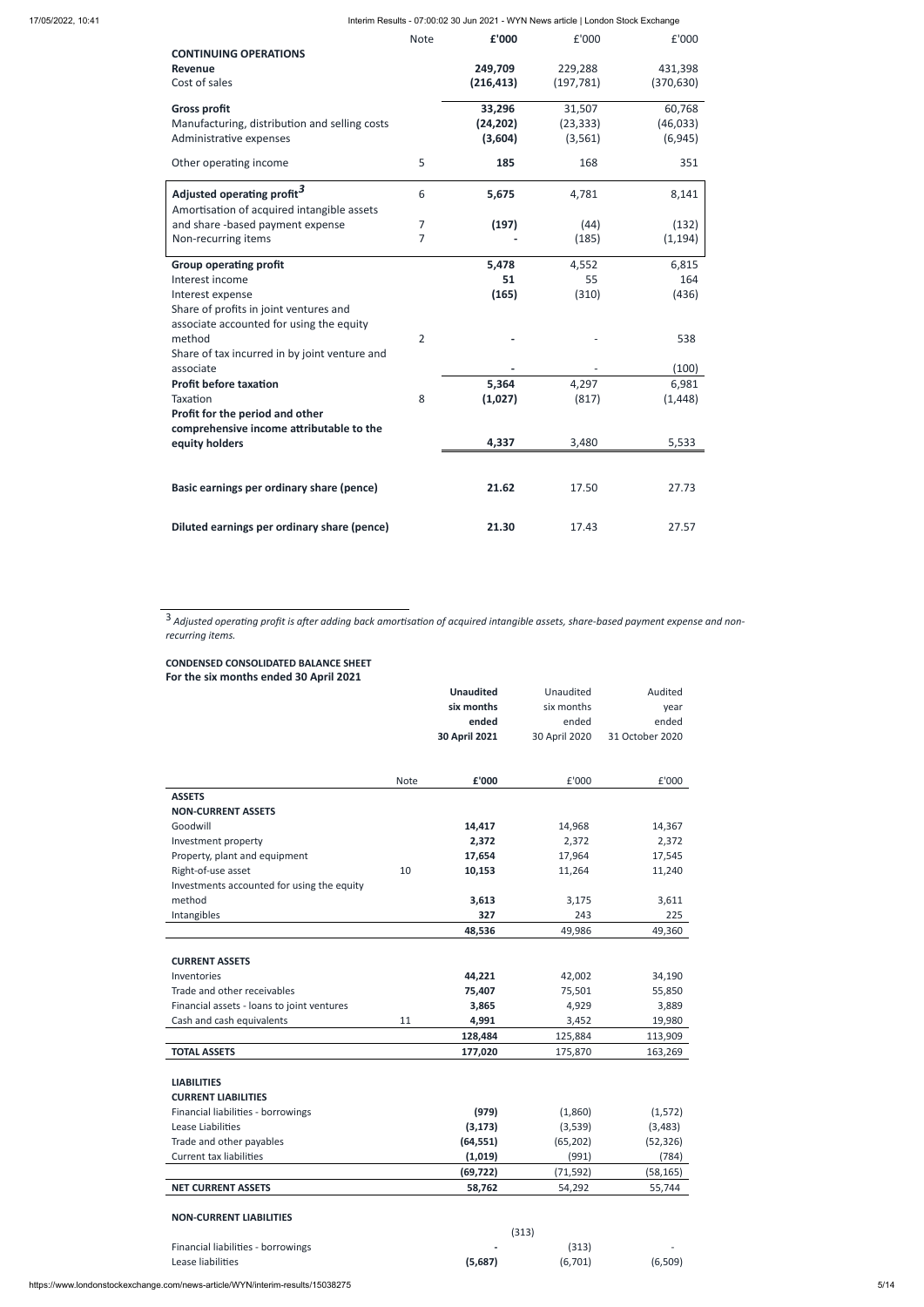| Trade and other payables |    | (87)      | (199)     | (141)    |
|--------------------------|----|-----------|-----------|----------|
| Deferred tax liabilities |    | (474)     | (228)     | (276)    |
|                          |    | (6, 248)  | (7,441)   | (6,926)  |
| <b>TOTAL LIABILITIES</b> |    | (75, 970) | (79, 033) | (65,091) |
| <b>NET ASSETS</b>        |    | 101,050   | 96,837    | 98,178   |
|                          |    |           |           |          |
| <b>EQUITY</b>            |    |           |           |          |
| Share capital            | 14 | 5,034     | 5,002     | 5,013    |
| Share premium            |    | 30,998    | 30,509    | 30,637   |
| Other reserves           |    | 3,686     | 3,455     | 3,525    |
| Retained earnings        |    | 61,332    | 57,871    | 59,003   |
| <b>TOTAL EQUITY</b>      |    | 101,050   | 96,837    | 98,178   |

# **CONDENSED CONSOLIDATED STATEMENT OF CHANGES IN SHAREHOLDERS' EQUITY For the six months ended 30 April 2021**

|                                                    | <b>Share</b>             | <b>Share</b> |                          |                          | <b>Retained</b> |                     |
|----------------------------------------------------|--------------------------|--------------|--------------------------|--------------------------|-----------------|---------------------|
|                                                    | Capital                  | Premium      |                          | <b>Other Reserves</b>    | <b>Earnings</b> | <b>Total Equity</b> |
|                                                    |                          |              |                          |                          |                 |                     |
|                                                    | £'000                    | £'000        |                          | £'000                    | £'000           | £'000               |
|                                                    |                          |              |                          |                          |                 |                     |
| Balance at 1 November 2019                         | 4,974                    |              | 30,284                   | 3,429                    | 56,261          | 94,948              |
| Profit for the period                              |                          |              |                          |                          | 3,480           | 3,480               |
| Total comprehensive income for the period          |                          |              |                          |                          | 3,480           | 3,480               |
| Transactions with owners of the Company,           |                          |              |                          |                          |                 |                     |
| recognised directly in equity                      |                          |              |                          |                          |                 |                     |
| Shares issued during the period                    | 28                       |              | 225                      |                          |                 | 253                 |
| <b>Dividends</b>                                   |                          |              |                          |                          | (1,870)         | (1,870)             |
| Equity settled share-based payment<br>transactions |                          |              |                          | 26                       |                 | 26                  |
| Total contributions by and distributions to        |                          |              |                          |                          |                 |                     |
| owners of the Group                                | 28                       |              | 225                      | 26                       | (1,870)         | (1, 591)            |
| <b>At 30 April 2020</b>                            | 5,002                    |              | 30,509                   | 3,455                    | 57,871          | 96,837              |
|                                                    |                          |              |                          |                          |                 |                     |
| Profit for the period                              |                          |              |                          |                          | 2,053           | 2,053               |
| Total comprehensive income for the period          |                          |              | $\overline{\phantom{a}}$ | $\overline{\phantom{a}}$ | 2,053           | 2,053               |
| Transactions with owners of the Company,           |                          |              |                          |                          |                 |                     |
| recognised directly in equity                      |                          |              |                          |                          |                 |                     |
| Shares issued during the period                    | 11                       |              | 128                      |                          |                 | 139                 |
| <b>Dividends</b>                                   |                          |              |                          |                          | (921)           | (921)               |
| Equity settled share-based payment                 |                          |              |                          |                          |                 |                     |
| transactions                                       |                          |              |                          | 70                       |                 | 70                  |
| Total contributions by and distributions to        |                          |              |                          |                          |                 |                     |
| owners of the Group                                | 11                       |              | 128                      | 70                       | (921)           | (712)               |
| At 31 October 2020                                 | 5,013                    |              | 30,637                   | 3,525                    | 59,003          | 98,178              |
| Profit for the period                              |                          |              | $\overline{\phantom{a}}$ | $\blacksquare$           | 4,337           | 4,337               |
| Total comprehensive income for the period          | $\overline{\phantom{a}}$ |              | $\overline{\phantom{a}}$ | $\overline{\phantom{a}}$ | 4,337           | 4,337               |
| Transactions with owners of the Company,           |                          |              |                          |                          |                 |                     |
| recognised directly in equity                      |                          |              |                          |                          |                 |                     |
| Shares issued during the period                    | 21                       |              | 361                      |                          |                 | 382                 |
| <b>Dividends</b>                                   |                          |              |                          |                          | (2,008)         | (2,008)             |
| Equity settled share-based payment                 |                          |              |                          |                          |                 |                     |
| transactions                                       |                          |              |                          | 161                      |                 | 161                 |
| Total contributions by and distributions to        |                          |              |                          |                          |                 |                     |
| owners of the Group                                | 21                       |              | 361                      | 161                      | (2,008)         | (1, 465)            |
| At 30 April 2021                                   | 5,034                    |              | 30,998                   | 3,686                    | 61,332          | 101,050             |

# **For the six months ended 30 April 2021**

|                                     |             | <b>Unaudited</b><br>six months<br>ended<br>30 April 2021 | Unaudited<br>six months<br>ended<br>30 April 2020 | Audited<br>year<br>ended<br>31 October 2020 |
|-------------------------------------|-------------|----------------------------------------------------------|---------------------------------------------------|---------------------------------------------|
|                                     | <b>Note</b> | £'000                                                    | £'000                                             | £'000                                       |
| Cash flow from operating activities |             |                                                          |                                                   |                                             |
| Cash (used in)/generated from       |             |                                                          |                                                   |                                             |
| operations                          | 9           | (7, 327)                                                 | (1,062)                                           | 20,372                                      |
| Interest received                   |             | 51                                                       | 55                                                | 164                                         |
| Interest paid                       |             | (165)                                                    | (310)                                             | (436)                                       |
| Tax paid                            |             | (594)                                                    | (720)                                             | (1, 510)                                    |
| Net cash (used in)/generated from   |             |                                                          |                                                   |                                             |
| operating activities                |             | (8,035)                                                  | (2,037)                                           | 18,590                                      |

# **Cash flows from investing activities**

Acquisition of subsidiaries (net of cash

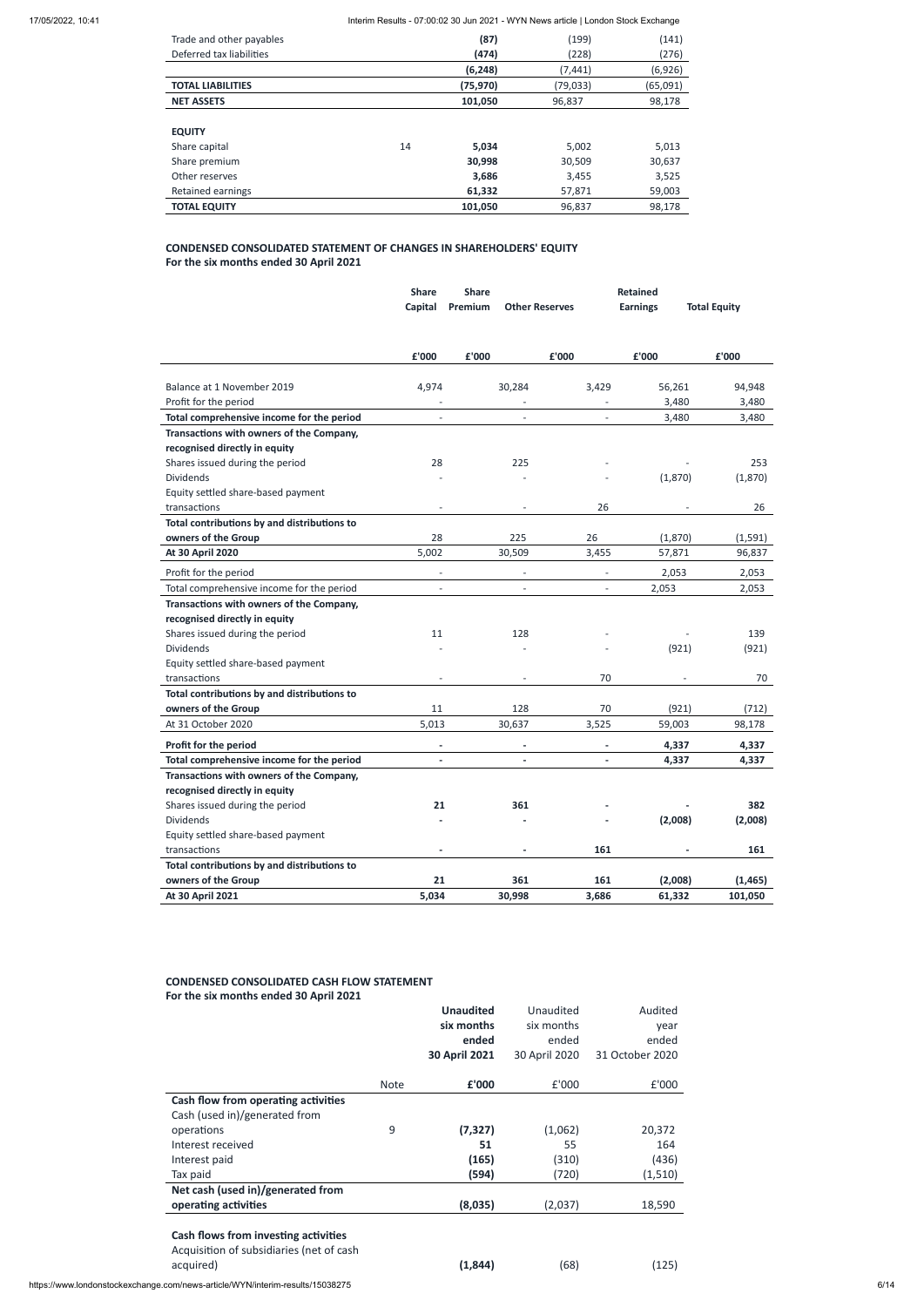|                                             |    |           | 07.00.02 00 0011 202 1 WITH NOWS GROOD   LONGON CROOK LAONGHOU |          |
|---------------------------------------------|----|-----------|----------------------------------------------------------------|----------|
| Proceeds on sale of property, plant and     |    | 95        | 6                                                              | 194      |
| equipment                                   |    |           |                                                                |          |
| Purchase of property, plant and             |    |           | (505)                                                          |          |
| equipment                                   |    | (1,009)   |                                                                | (1,058)  |
| Dividends received from Associates          |    |           |                                                                | 2        |
| Net cash used by investing activities       |    | (2,758)   | (567)                                                          | (987)    |
|                                             |    |           |                                                                |          |
| <b>Cash flows from financing activities</b> |    |           |                                                                |          |
| Net proceeds from the issue of              |    |           |                                                                |          |
| ordinary share capital                      |    | 382       | 253                                                            | 392      |
| Lease payments                              |    | (1, 977)  | (2,066)                                                        | (4, 362) |
| Repayments of loans                         |    | (593)     | (869)                                                          | (1,470)  |
| Dividends paid to shareholders              |    | (2,008)   | (1,870)                                                        | (2,791)  |
| Net cash used in financing activities       |    | (4, 196)  | (4, 552)                                                       | (8, 231) |
| Net decrease in cash and cash               |    |           |                                                                |          |
| equivalents                                 |    | (14, 989) | (7, 156)                                                       | 9,372    |
| Cash and cash equivalents at beginning      |    |           |                                                                |          |
| of period                                   |    | 19,980    | 10,608                                                         | 10,608   |
| Cash and cash equivalents at end of         |    |           |                                                                |          |
| period                                      | 11 | 4,991     | 3,452                                                          | 19,980   |

### **NOTES TO THE CONDENSED CONSOLIDATED INTERIM FINANCIAL STATEMENTS**

## **GENERAL INFORMATION**

Wynnstay Group Plc has a number of operations. These are described in the segment analysis in note 4.

Wynnstay Group Plc is a company incorporated and domiciled in the United Kingdom. The address of its registered office is shown in note 3.

# **1. BASIS OF PREPARATION**

The Interim Report was approved by the Board of Directors on 29 June 2021.

The condensed financial statements for the six months to the 30 April 2021 have been prepared in accordance with International Accounting Standard (IAS) 34 Interim Financial Reporting except as disclosed in note 2.

The financial information for the Group for the year ended 31 October 2020 set out above is an extract from the published financial statements for that year which have been delivered to the Registrar of Companies. The auditor's report on those financial statements was not qualified and did not contain statements under section 498(2) or 498(3) of the Companies Act 2006. The information contained in this document does not constitute statutory accounts within the meaning of section 434 of the Companies Act 2006.

The financial information for the six months ended 30 April 2021 and for the six months ended 30 April 2020 are unaudited.

The consolidated financial statements are presented in sterling, which is also the Group's functional currency. Amounts are rounded to the nearest thousand, unless otherwise stated.

The condensed consolidated interim financial statements should be read in conjunction with the annual consolidated financial statements for the year ended 31 October 2020, which have been prepared in accordance with IFRS as adopted pursuant to Regulation (EC) No 1606/2002 as it applies in the European Union.

The Directors have prepared the condensed consolidated interim financial statements on a going concern basis, having satisfied themselves from a review of internal budgets and forecasts and current banking facilities that the Group has adequate resources to continue in operational existence for the foreseeable future. The impact of the coronavirus crisis is discussed under 'Critical accounting estimates and judgements.

# **2. CONSOLIDATION OF SHARE OF RESULTS IN JOINT VENTURES**

The Group has a policy of using audited accounts for the consolidation of its share of the results of Joint Venture and

Associate activities. No such consolidation has occurred during the six months to 30 April 2021. Although this is not in accordance with IFRS the impact on the financial statements is not material. Relevant results will be accounted for during the second half of the financial year.

# **3. SIGNIFICANT ACCOUNTING POLICIES**

The condensed financial statements have been prepared under the historical cost convention other than shared-based payments, which are included at fair value and certain financial instruments which are explained in the annual consolidated financial statements for the year ended 31 October 2020.

The condensed consolidated interim financial statements for the six months to 30 April 2021 have been prepared on the basis of the accounting policies expected to be adopted for the year ending 31 October 2021 except for those highlighted in Note 2. These are anticipated to be consistent with those set out in the Group's latest annual financial statements for the year ended 31 October 2020. A copy of these financial statements is available from the Company's Registered Office at Eagle House, Llansantffraid, Powys, SY22 6AQ.

### **New standards and interpretations**

Other new and amended standards and Interpretations issued by the IASB that will apply for the first time in the next annual financial statements are not expected to impact the Group as they are either not relevant to the Group's activities or require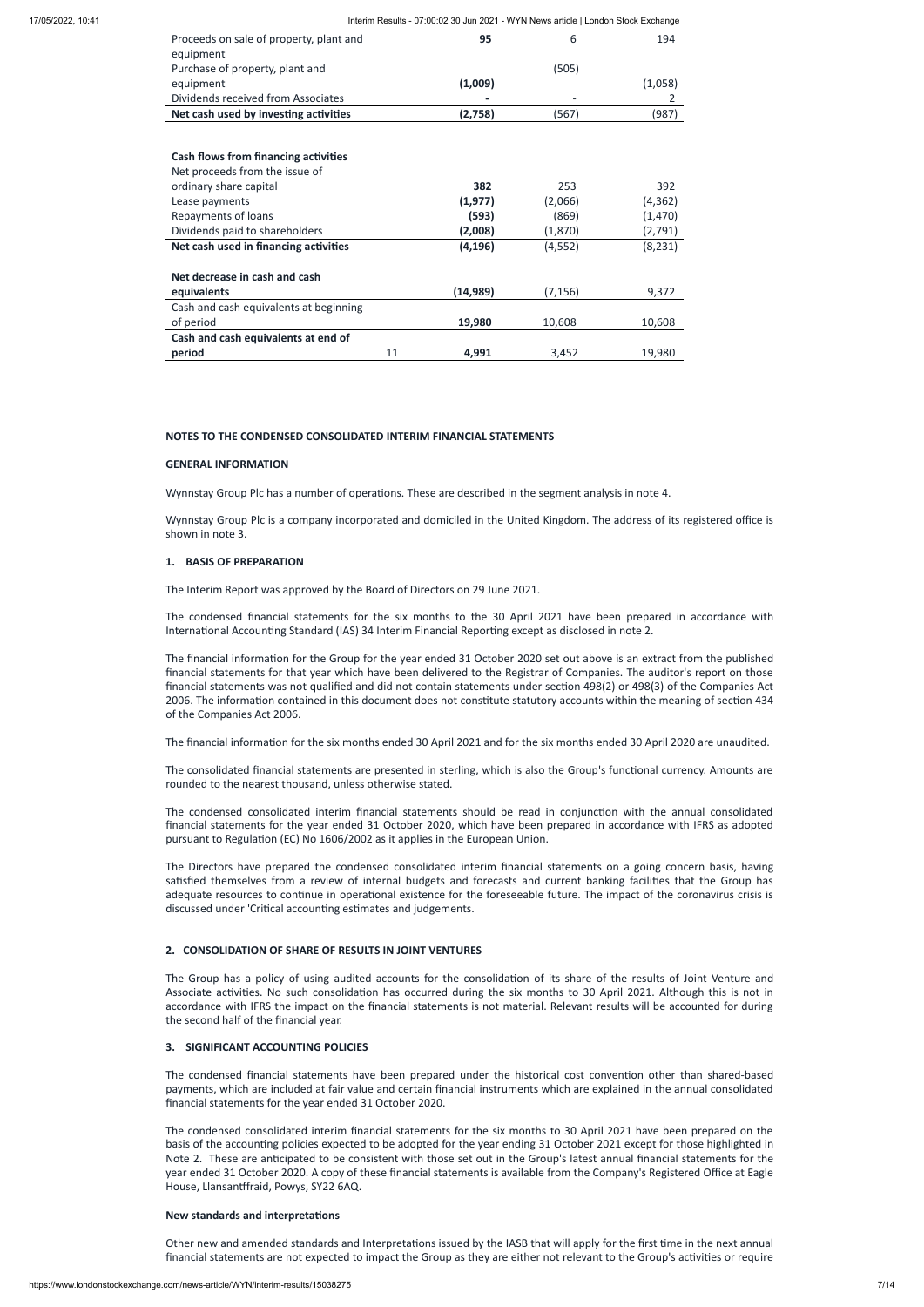accounting which is consistent with the Group's current accounting policies.

#### **Critical accounting estimates and judgements**

The Group makes certain estimates and assumptions regarding the future. Estimates and judgements are continually evaluated based on historic experience and other factors, including expectations of future events that are believed to be reasonable under the circumstances. In the future, actual experience may differ from these estimates and assumptions. The estimates and assumptions that have a significant risk of causing a material adjustment to the carrying amount of assets and liabilities with the next financial year are unchanged from those disclosed in the financial statements for the year ended 31 October 2020 except in relation to the outbreak of the coronavirus crisis.

As reported in the financial statements for the year ended 31 Oct 2020, the Group has traded resiliently through the Coronavirus pandemic operating under modified procedures to ensure the welfare and safety of colleagues, customers and the communities the business operates in. No significant impact on the financial statements of the Group have occurred as a result of the ongoing situation.

Consideration has been given to the assets and liabilities as at 30 April 2021 and an evaluation has been made that there are no coronavirus connected impairments to record at the time of authorising these financial statements. The situation continues to evolve and as more information becomes available it is possible that in the future actual experience may differ and hence these matters are key judgement for these financial statements.

# **4. SEGMENTAL REPORTING**

IFRS 8 requires operating segments to be identified on the basis of internal financial information about the components of the Group that are regularly reviewed by the chief operating decision-maker ("CODM") to allocate resources to the segments and to assess their performance.

> **Agriculture Agricultural Merchanting Other Total**

The chief operating decision-maker has been identified as the Board of Directors ('the Board'). The Board reviews the Group's internal reporting in order to assess performance and allocate resources. The Board has determined that the operating segments, based on these reports are Agriculture, Specialist Agricultural Merchanting, and Other.

The Board considers the business from a product/service perspective. In the Board's opinion, all of the Group's operations are carried out in the same geographical segment, namely the United Kingdom.

**Agriculture** - manufacturing and supply of animal feeds, fertiliser, seeds and associated agricultural products. **Specialist Agricultural Merchanting** - supplies a wide range of specialist products to farmers, smallholders, and pet owners. **Other** - miscellaneous operations not classified as Agriculture or Specialist Agricultural Merchanting.

The Board assesses the performance of the operating segments based on a measure of operating profit. Non-recurring costs and finance income and costs are not included in the segment result that is assessed by the Board. Other information provided to the Board is measured in a manner consistent with that in the financial statements. No segment is individually reliant on any one customer.

The segment results for the period ended 30 April 2021 and comparative periods are as follows:

|                                                      | <b>Agriculture</b> | <b>Specialist</b><br><b>Agricultural</b><br><b>Merchanting</b> | <b>Other</b> | <b>Total</b> |
|------------------------------------------------------|--------------------|----------------------------------------------------------------|--------------|--------------|
| Unaudited for the six months ended<br>30 April 2021: | £'000              | £'000                                                          | £'000        | £'000        |
| <b>Revenue from external customers</b>               | 180,716            | 68,884                                                         | 109          | 249,709      |
| <b>Segment results</b>                               |                    |                                                                |              |              |
| Group operating profit before non-                   |                    |                                                                |              |              |
| recurring items                                      | 2,197              | 3,398                                                          | (117)        | 5,478        |
| Share of result of Joint Ventures                    |                    |                                                                |              |              |
|                                                      | 2,197              | 3,398                                                          | (117)        | 5,478        |
| Non-recurring items (note 7)                         |                    |                                                                |              |              |
| Interest income                                      |                    |                                                                |              | 51           |
| Interest expense                                     |                    |                                                                |              | (165)        |
| <b>Profit before taxation</b>                        |                    |                                                                |              | 5,364        |
| Taxation                                             |                    |                                                                |              | (1,027)      |
| Profit for the period attributable to                |                    |                                                                |              |              |
| shareholders                                         |                    |                                                                |              | 4,337        |
|                                                      |                    |                                                                |              |              |

| Unaudited for the six months ended 30<br>April 2020 for continuing operations: | £'000   | £'000  | £'000 | £'000   |
|--------------------------------------------------------------------------------|---------|--------|-------|---------|
| <b>Revenue from external customers</b>                                         | 166,409 | 62,834 | 45    | 229,288 |
| <b>Segment results</b>                                                         |         |        |       |         |
| Group operating profit before non-                                             |         |        |       |         |
| recurring items                                                                | 1,811   | 3,017  | (91)  | 4,737   |
|                                                                                |         |        |       |         |
| Share of result of Joint Ventures                                              |         |        |       |         |
|                                                                                | 1,811   | 3,017  | (91)  | 4,737   |
| Non-recurring items (note 7)                                                   |         |        |       | (185)   |
| Interest income                                                                |         |        |       | 55      |
| Interest expense                                                               |         |        |       | (310)   |
| <b>Profit before taxation</b>                                                  |         |        |       | 4,297   |
| Taxation                                                                       |         |        |       | (817)   |
| Profit for the period attributable to                                          |         |        |       |         |
| shareholders                                                                   |         |        |       | 3,480   |
|                                                                                |         |        |       |         |

**Agriculture Specialist Other Total**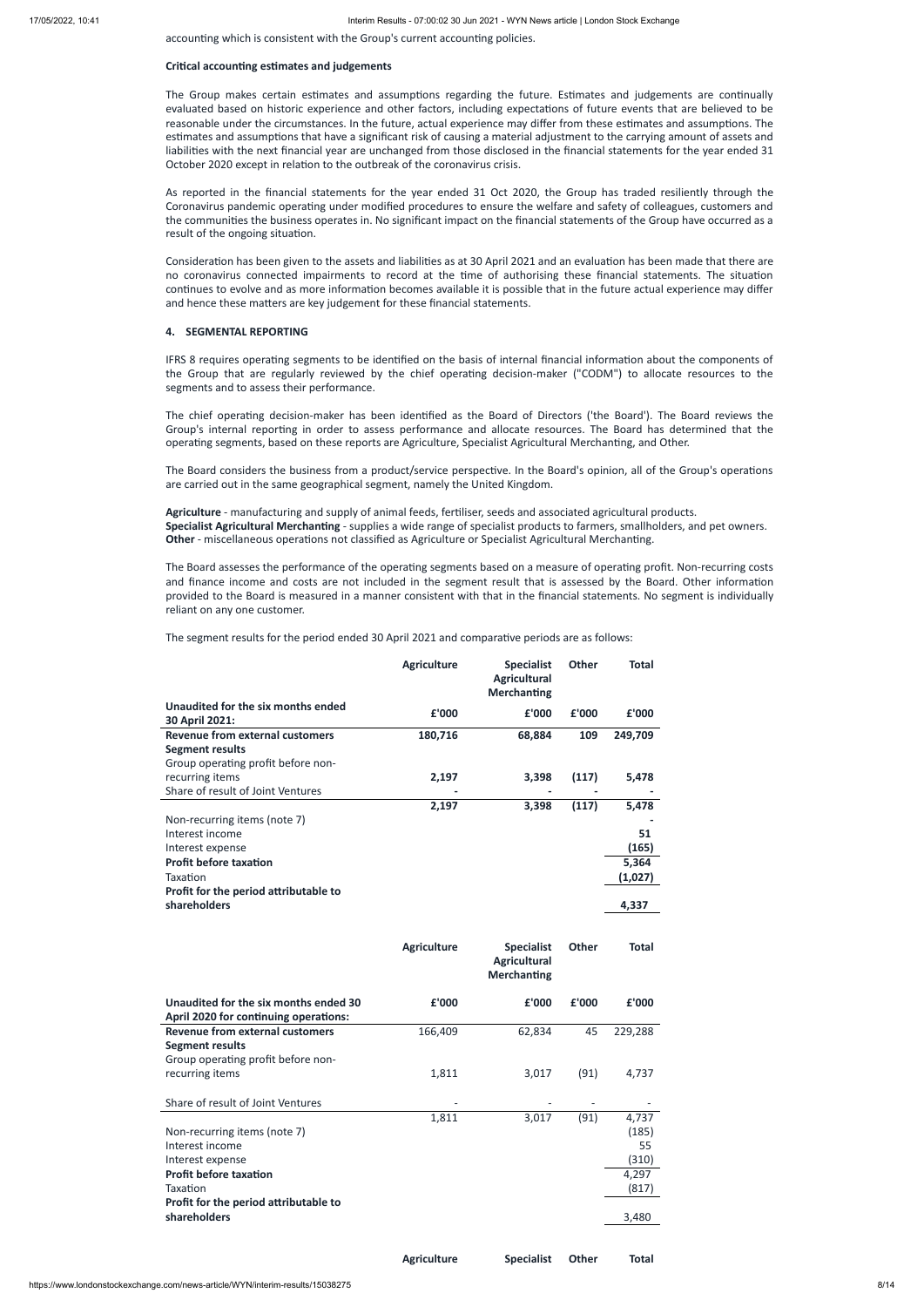**Agricultural Merchanting**

| Audited for the year ended 31 October<br>2020 for continuing operations: | £'000   | £'000   | £'000 | £'000    |
|--------------------------------------------------------------------------|---------|---------|-------|----------|
| <b>Revenue from external customers</b>                                   | 302,580 | 128,807 | 11    | 431,398  |
| Segment results                                                          |         |         |       |          |
| Group operating profit before non-                                       |         |         |       |          |
| recurring items                                                          | 2,411   | 5,728   | (130) | 8,009    |
| Share of result of Joint Ventures                                        | 471     | 53      | 14    | 538      |
|                                                                          | 2,882   | 5,781   | (116) | 8,547    |
| Non-recurring items (note 7)                                             |         |         |       | (1, 194) |
| Interest income                                                          |         |         |       | 164      |
| Interest expense                                                         |         |         |       | (436)    |
| <b>Profit before taxation</b>                                            |         |         |       | 7,081    |
| Taxation                                                                 |         |         |       | (1, 548) |
| Profit for the year attributable to                                      |         |         |       |          |
| shareholders                                                             |         |         |       | 5,533    |

## **5. OTHER OPERATING INCOME**

|               | <b>Unaudited</b>     | Unaudited  | Audited                       |
|---------------|----------------------|------------|-------------------------------|
|               | six months           | six months | vear                          |
|               | ended                | ended      | ended                         |
|               | <b>30 April 2021</b> |            | 30 April 2020 31 October 2020 |
|               | £'000                | £'000      | £'000                         |
| Rental Income | 185                  | 168        | 351                           |

# **6. ALTERNATIVE PERFORMANCE MEASURES**

On the Board's preferred alternative performance measures referred to as Adjusted operating profit and Underlying pre-tax profits which are respectively, Group operating profit adding back amortisation of acquired intangible assets, share-based payment expense and non-recurring items, and the Group profit before tax adding back share-based payment expense, nonrecurring items and including the value of the share of tax incurred by joint ventures and associates. On these measures the Group achieved Adjusted operating profit of £5.68m (2020: £4.78m) and Underlying pre-tax profits of £5.53m (2020: £4.51m).

Reconciliation with the reported income statement for this measure, Operating profit before non-recurring items and Underlying pre-tax profit and the Profit before tax shown on the Condensed Statement of Comprehensive Income, together with reasons for their use is given below.

|                                                  | <b>Unaudited</b> | Unaudited     | Audited         |
|--------------------------------------------------|------------------|---------------|-----------------|
|                                                  | six months       | six months    | year            |
|                                                  | ended            | ended         | ended           |
|                                                  | 30 April 2021    | 30 April 2020 | 31 October 2020 |
|                                                  | £'000            | £'000         | £'000           |
| Profit before tax                                | 5,364            | 4,297         | 6,981           |
| Share of tax incurred by joint ventures and      |                  |               |                 |
| associate                                        |                  |               | 100             |
| Non-recurring items (note 7)                     |                  | 185           | 1,194           |
| Net finance costs                                | 114              | 255           | 272             |
| Share of results from joint ventures before tax  |                  |               | (538)           |
| Operating profit before non-recurring items      |                  |               |                 |
| (note 8)                                         | 5,478            | 4,737         | 8,009           |
| Share of results from joint ventures and         |                  |               |                 |
| associate before tax                             |                  |               | 538             |
| Segment results plus share of results from joint |                  |               |                 |
| ventures and associate before tax (note 4)       | 5,478            | 4,737         | 8,547           |
| Share-based payments                             | 161              | 26            | 96              |
| Net finance charges                              | (114)            | (255)         | (272)           |
| <b>Underlying pre-tax profit</b>                 | 5,525            | 4,508         | 8,371           |
|                                                  |                  |               |                 |
| Profit before tax                                | 5,364            | 4,297         | 6,981           |
| Share of results from joint ventures             |                  |               | (538)           |
| Share of tax incurred by joint ventures          |                  |               | 100             |
| Net finance charges                              | 114              | 255           | 272             |
| Share-based payments                             | 161              | 26            | 96              |
| Amortisation of intangibles                      | 36               | 18            | 36              |
| Non-recurring items (note 7)                     |                  | 185           | 1,194           |
| <b>Adjusted operating profit</b>                 | 5,675            | 4,781         | 8,141           |

The Board uses alternative performance measures as it believes the underlying commercial performance of the current trading activities is better reflected, and provides investors and other users of the accounts with an improved view of likely future performance by making adjustments to the IFRS results for the following reasons:

• Share of results from joint ventures and associate

Provides a fuller understanding of activities directly under management control and those incorporated from joint ventures.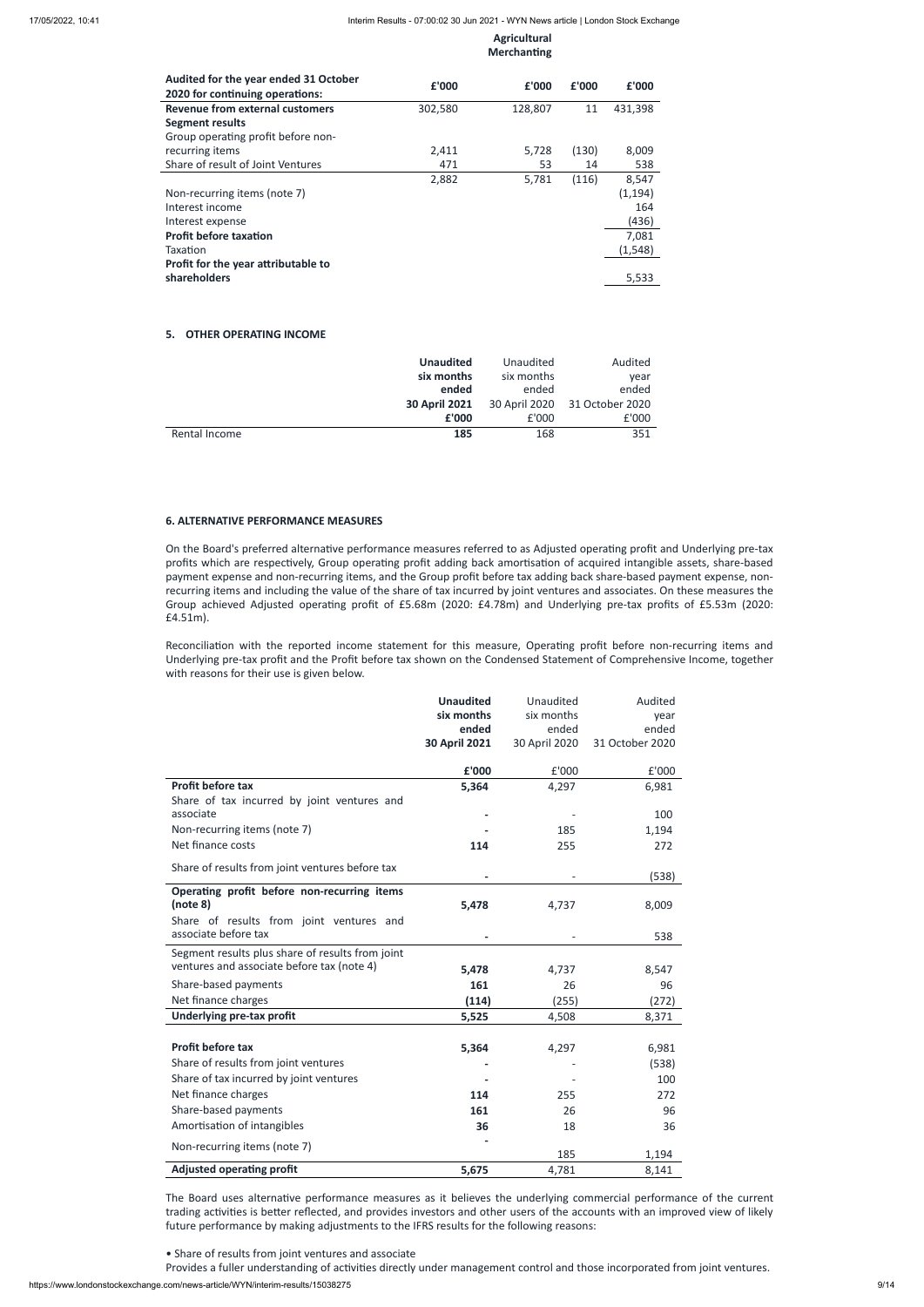# • The add back of tax incurred by joint ventures and associate

The Board believes the incorporation of the gross result of these entities provides a fuller understanding of their combined contribution to the Group performance.

# • Net finance charges

Provides an understanding of results before interest received and paid.

### • Share-based payments

This charge is calculated using a standard valuation model, with the assessed non-cash cost each year varying depending on new scheme invitations and the number of leavers from live schemes. These variables can create a volatile non-cash charge to the income statement, which is not directly connected to the trading performance of the business.

### • Amortisation of acquired intangible assets

This charge relates to intangible assets created from prior business combinations, hence provides a fuller understanding of current operating performance.

### • Non-recurring items

The Group's accounting policies include the separate identification of non-recurring material items on the face of the income statement, which the Board believes could cause a misinterpretation of trading performance if not disclosed.

## **7. AMORTISATION OF ACQUIRED INTANGIBLE ASSETS AND SHARE-BASED PAYMENTS AND NON-RECURRING ITEMS**

|                                                                                   | <b>Unaudited</b><br>six months<br>ended<br>30 April 2021 | Unaudited<br>six months<br>ended<br>30 April 2020 | Audited<br>Year<br>ended<br>31 October 2020 |
|-----------------------------------------------------------------------------------|----------------------------------------------------------|---------------------------------------------------|---------------------------------------------|
|                                                                                   | £'000                                                    | £'000                                             | £'000                                       |
| <b>Amortisation of acquired</b><br>intangible assets and share-<br>based payments |                                                          |                                                   |                                             |
| Amortisation of intangibles                                                       | 36                                                       | 18                                                | 36                                          |
| Cost of share-based reward                                                        | 161                                                      | 26                                                | 96                                          |
|                                                                                   | 197                                                      | 44                                                | 132                                         |
|                                                                                   |                                                          |                                                   |                                             |
| <b>Non-recurring items</b>                                                        |                                                          |                                                   |                                             |
| Business re-organisation costs                                                    |                                                          | 185                                               | 185                                         |
| Goodwill and Investment<br>impairment                                             |                                                          |                                                   | 601                                         |
| Huyton depot closure costs                                                        |                                                          |                                                   | 256                                         |
| Decommission of Selby seed plant                                                  |                                                          |                                                   |                                             |
|                                                                                   | $\qquad \qquad \blacksquare$                             |                                                   | 152                                         |
|                                                                                   | $\overline{\phantom{a}}$                                 | 185                                               | 1,194                                       |

Business re-organisation costs relate to the redundancy related expenses of colleagues leaving the business as a result of reorganising operations. The goodwill impairment relates to the Grainlink cash generating unit, for additional information see note 13 in the financial statements 31 October 2020.

Huyton depot store closure costs comprise redundancy costs and costs associated with exiting the leased premises. Decommission of Selby seed plant relates to the costs of vacating a leased property and transferring the plant and machinery to a new location.

### **8. TAXATION**

The tax charge for the six months ended 30 April 2021 and 30 April 2020 is based on an apportionment of the estimated tax charge for the full year.

The effective tax rate is 19.1% (6 months ended 30 April 2020: 19.0%) which is higher than the standard rate of 19.0% (2020: 19.0%).

# **9. CASH (USED IN)/GENERATED FROM OPERATIONS**

|                                         | <b>Unaudited</b><br>Unaudited<br>six months<br>six months |               | Audited<br>year |
|-----------------------------------------|-----------------------------------------------------------|---------------|-----------------|
|                                         | ended                                                     | ended         | ended           |
|                                         |                                                           |               |                 |
|                                         | 30 April 2021                                             | 30 April 2020 | 31 October 2020 |
|                                         |                                                           |               |                 |
|                                         | £'000                                                     | £'000         | £'000           |
| Profit for the period                   | 4,337                                                     | 3,480         | 5,533           |
| Adjustments for:                        |                                                           |               |                 |
| Taxation                                | 1,027                                                     | 817           | 1,448           |
| Investment and goodwill impairment      |                                                           |               | 601             |
| Depreciation of tangible fixed assets   | 1,042                                                     | 1,138         | 2,290           |
| Amortisation of other intangible fixed  |                                                           |               |                 |
| assets                                  | 36                                                        | 18            | 36              |
| Amortisation of right-use-assets        | 1,932                                                     | 1,856         | 3,888           |
| (Profit) on disposal of property, plant |                                                           |               |                 |
| and equipment                           | (77)                                                      | (6)           | (142)           |
| Loss on disposal of right-of-use asset  |                                                           |               | 25              |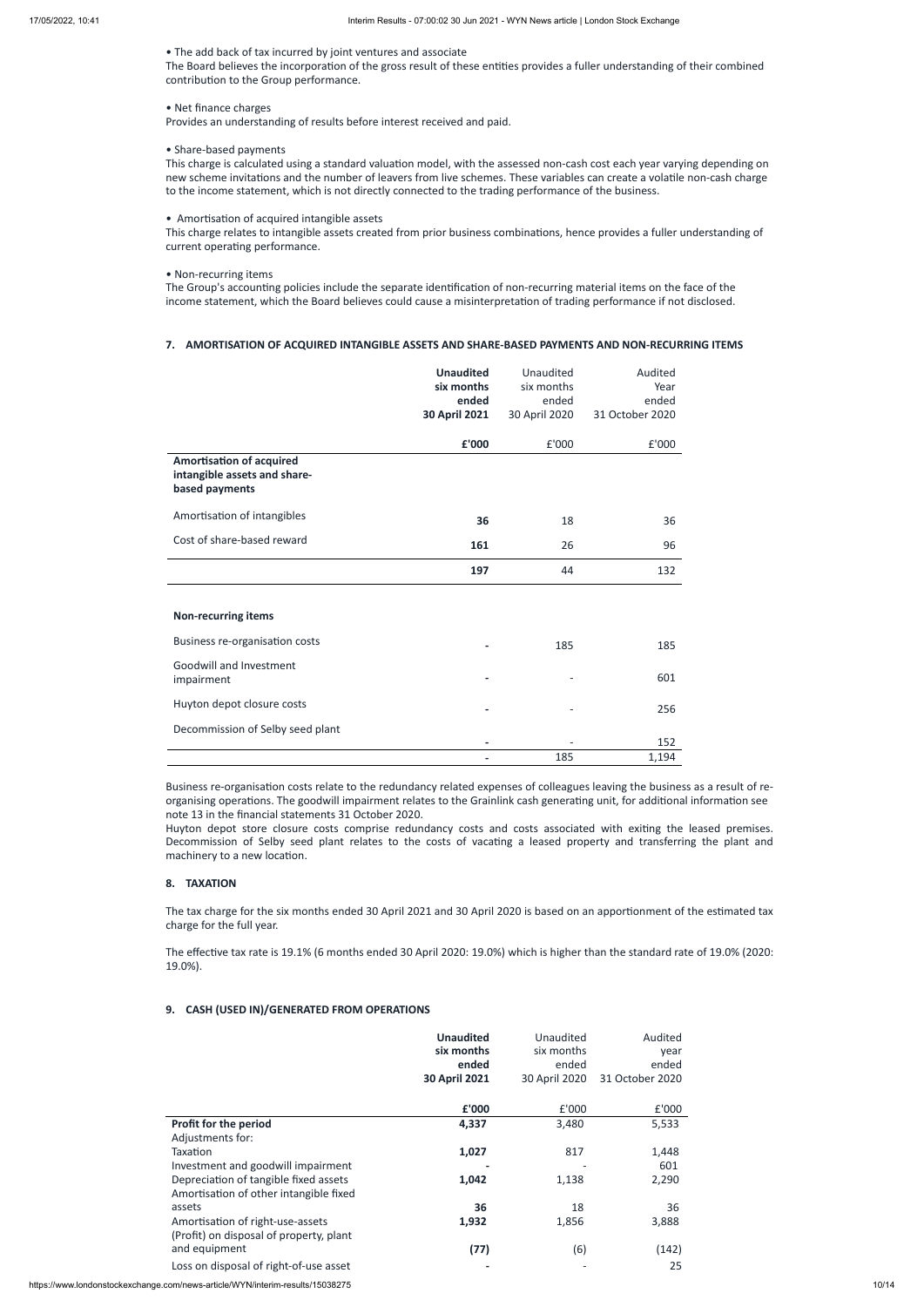| Investment revaluation                       | (2)       |           |         |
|----------------------------------------------|-----------|-----------|---------|
| Interest income                              | (51)      | (55)      | (164)   |
| Interest expense                             | 165       | 310       | 436     |
| Share of results of joint ventures and       |           |           |         |
| associate                                    |           |           | (438)   |
| Share-based payment expense                  | 161       | 26        | 96      |
| <b>Changes in working capital (excluding</b> |           |           |         |
| effects of acquisitions and disposals of     |           |           |         |
| subsidiaries)                                |           |           |         |
| Increase/(decrease) in short term loan       |           |           |         |
| to joint venture                             | 24        | (516)     | 524     |
| (Increase)/decrease in inventories           | (8, 254)  | 237       | 8,049   |
| (Increase)/decrease in trade and other       |           |           |         |
| receivables                                  | (19, 557) | (11, 596) | 8,055   |
| Increase/(decrease) in trade and other       |           |           |         |
| payables                                     | 11,890    | 3,229     | (9,865) |
| Cash (used in)/generated from                |           |           |         |
| operations                                   | (7, 327)  | (1,062)   | 20,372  |

During the six months to 30 April 2021, the Group purchased property, plant and equipment of £1,854,000 (2020: £1,839,000) of which £845,000 relates to right-of-use assets (2020: £1,334,000).

# **10. LEASES**

The following tables shows the movement in right-of-use assets and lease liabilities, along with the aging of the lease liabilities.

| <b>Right-of-use assets</b> | Land and<br>buildings | Property, plant<br>and equipment | <b>Total</b> |
|----------------------------|-----------------------|----------------------------------|--------------|
|                            | £'000                 | £'000                            | £'000        |
| At 1 November 2019         | 7,684                 | 4,638                            | 12,322       |
| Additions                  | 241                   | 1,093                            | 1,334        |
| Amortisation               | (1, 578)              | (814)                            | (2, 392)     |
| At 30 April 2020           | 6,347                 | 4,917                            | 11,264       |
| Additions                  | 729                   | 768                              | 1,497        |
| Amortisation               | (785)                 | (711)                            | (1, 496)     |
| Disposal                   | (25)                  |                                  | (25)         |
| At 31 October 2020         | 6,266                 | 4,974                            | 11,240       |
| <b>Additions</b>           | 400                   | 445                              | 845          |
| Amortisation               | (1, 120)              | (812)                            | (1,932)      |
| <b>At 30 April 2021</b>    | 5,546                 | 4,607                            | 10,153       |

| Lease liabilities       | Land and<br>buildings<br>£'000 | Property, plant and<br>equipment<br>£'000 | <b>Total</b><br>£'000 |
|-------------------------|--------------------------------|-------------------------------------------|-----------------------|
| At 1 November 2019      | 7,684                          | 3,839                                     | 11,523                |
| <b>Additions</b>        | 241                            | 1,093                                     | 1,334                 |
| Interest expense        | 171                            | 71                                        | 242                   |
| Lease payments          | (1,489)                        | (1, 370)                                  | (2,859)               |
| At 30 April 2020        | 6,607                          | 3,633                                     | 10,240                |
| Additions               | 729                            | 768                                       | 1,497                 |
| Interest expense        | (19)                           | 72                                        | 53                    |
| Lease payments          | (1,001)                        | (772)                                     | (1,773)               |
| Disposal                | (25)                           |                                           | (25)                  |
| At 31 October 2020      | 6,291                          | 3,701                                     | 9,992                 |
| <b>Additions</b>        | 424                            | 238                                       | 662                   |
| Interest expense        | 71                             | 67                                        | 138                   |
| Lease payments          | (1, 184)                       | (748)                                     | (1,932)               |
| <b>At 30 April 2021</b> | 5,602                          | 3,258                                     | 8,860                 |

|             | Within 1 year 1-2 years 2-5 years Over 5 years |       |       |       | <b>Total</b> |
|-------------|------------------------------------------------|-------|-------|-------|--------------|
|             | £'000                                          | £'000 | £'000 | £'000 | £'000        |
| Lease       |                                                |       |       |       |              |
| liabilities | 3.173                                          | 2.631 | 3.056 |       | 8.860        |

| 1191111123 |  |
|------------|--|
|------------|--|

|  | 11. NET CASH |
|--|--------------|
|  |              |

| 1. IVLI LAJII                               | <b>Unaudited</b><br>six months<br>ended<br><b>30 April 2021</b> | Unaudited<br>six months<br>ended<br>30 April 2020 | Audited<br>year<br>ended<br>31 October 2020 |
|---------------------------------------------|-----------------------------------------------------------------|---------------------------------------------------|---------------------------------------------|
|                                             | £'000                                                           | £'000                                             | £'000                                       |
| Cash and cash equivalents per balance sheet | 4,991                                                           | 3,452                                             | 19,980                                      |
| Cash and cash equivalents per cash flow     |                                                                 | 3,452                                             |                                             |
| statement                                   | 4,991                                                           |                                                   | 19,980                                      |
| Bank loans due within one year or on demand | (306)                                                           | (1, 176)                                          | (897)                                       |
| Loan capital                                | (673)                                                           | (684)                                             | (675)                                       |
| Net cash due within one year                | 4,012                                                           | 1,592                                             | 18,408                                      |
| Bank loans due after one year               |                                                                 | (313)                                             |                                             |
| <b>Total net cash</b>                       | 4,012                                                           | 1,279                                             | 18,408                                      |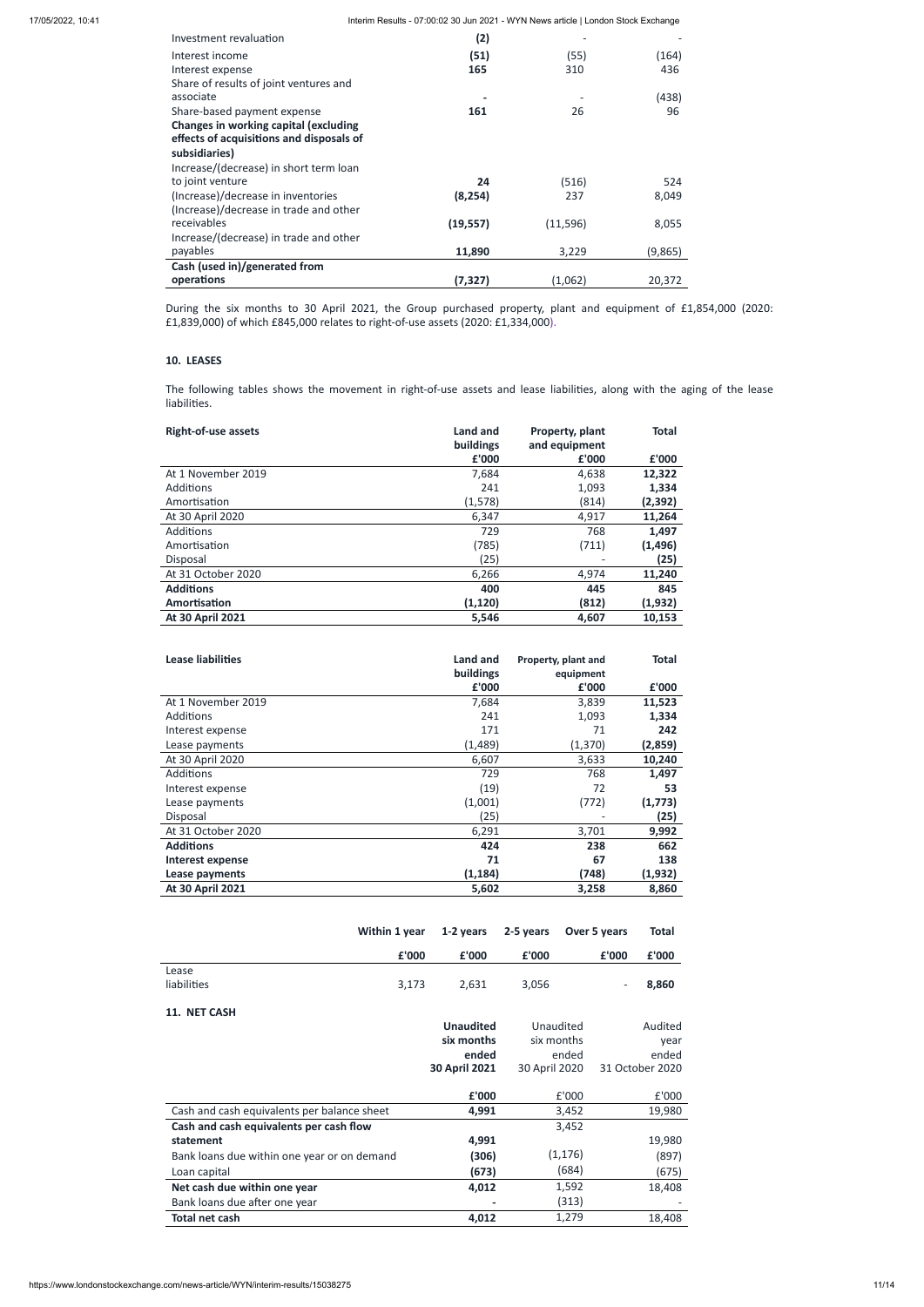# **12. FINANCIAL INSTRUMENTS**

The Group is exposed through its operation to the following financial risks:

- · Credit risk
- · Interest rate risk
- Foreign exchange risk
- · Other market price risk
- · Liquidity risk

The principal financial instruments used the Group, from which financial instrument risk arises, are as follows:

- · Trade receivables
- · Cash and cash equivalents
- · Investments in quoted equity securities
- · Trade and other payables
- · Bank overdrafts
- · Floating-rate bank loans
- · Forward currency contracts
- · Lease liabilities

All financial instruments in 2021 and 2020 were denominated in Sterling. There is no significant foreign exchange risk in respect of these instruments. Further quantitative information in respect of these risks is presents in the Group's annual financial statements 31 October 2020.

Financial instruments not measured at fair value includes cash and cash equivalents, trade and other receivables, trade and other payables, loans and borrowings, and lease liabilities. Due to their short-term nature, the carrying value of cash and cash equivalents, trade and other receivables, and trade and other payables approximates their fair value.

IFRS 13 requires financial instruments that are measured at fair value to be classified according to the valuation technique used:

- · Level 1 quoted prices (unadjusted) in active markets for identical assets or liabilities
- · Level 2 inputs, other than level 1 inputs, that are observable for the asset or liability, either directly (i.e. as prices) or indirectly (i.e. derived form prices)
- · Level 3 unobservable inputs

All derivative financial assets and liabilities are classified as Level 1 instruments as they are quoted market prices. Contingent consideration is measured at fair value using Level 3 inputs such as entity projections of future probability. The amount recognised relates to the ongoing profitability of the business acquired and criteria for this are set out in the sale and purchase agreements. Consequently, adjustments would only be made if the business did not perform as originally anticipated, and further sensitivity analysis is not considered to be required.

Transfers between levels are deemed to have occurred at the end of the reporting period. There were no transfers between levels in the above hierarchy in the period.

|                                                                               | <b>Fair value</b>                                           |                                                      |                                                   |                                                             | <b>Amortised cost</b>                                |                                                   |
|-------------------------------------------------------------------------------|-------------------------------------------------------------|------------------------------------------------------|---------------------------------------------------|-------------------------------------------------------------|------------------------------------------------------|---------------------------------------------------|
|                                                                               | <b>Unaudited</b><br>six months<br>ended<br>30 April<br>2021 | Unaudited<br>six months<br>ended<br>30 April<br>2020 | Audited<br>year<br>ended<br>31<br>October<br>2020 | <b>Unaudited</b><br>six months<br>ended<br>30 April<br>2021 | Unaudited<br>six months<br>ended<br>30 April<br>2020 | Audited<br>year<br>ended<br>31<br>October<br>2020 |
|                                                                               | £'000                                                       | £'000                                                | £'000                                             | £'000                                                       | £'000                                                | £'000                                             |
| <b>Financial assets</b><br>Cash and cash<br>equivalents<br>Trade and<br>other |                                                             |                                                      |                                                   | 4,991                                                       | 3,452                                                | 19,980                                            |
| receivables<br>Derivatives                                                    | 227                                                         | 185                                                  | 93                                                | 75,180                                                      | 75,316                                               | 55,757                                            |
|                                                                               | 227                                                         | 185                                                  | 93                                                | 80,171                                                      | 78,768                                               | 75,737                                            |
| <b>Financial labilities</b>                                                   |                                                             |                                                      |                                                   |                                                             |                                                      |                                                   |

Trade and

other payables **-** - - **63,029** 62,166 51,303

| <b>OLIICI PAYADICS</b> |     |                          |                          | UJ,UZJ                   | <b>04,100</b>            | JI,JUJ |
|------------------------|-----|--------------------------|--------------------------|--------------------------|--------------------------|--------|
| Loans and              |     |                          |                          |                          |                          |        |
| borrowing              | -   | $\overline{\phantom{0}}$ | $\overline{\phantom{a}}$ | 979                      | 2,173                    | 1.572  |
| Deferred and           |     |                          |                          |                          |                          |        |
| contingent             |     |                          |                          |                          |                          |        |
| consideration          | 592 | 286                      | 229                      | $\overline{\phantom{0}}$ | ٠                        |        |
| Derivatives            | 214 | 79                       | 263                      | -                        | $\overline{\phantom{0}}$ |        |
|                        | 806 | 365                      | 492                      | 64,008                   | 64,339                   | 52,875 |

# **13. EARNINGS PER SHARE**

Basic earnings per 25p ordinary share has been calculated by dividing profit for the period attributable to ordinary shareholders by the weighted average number of ordinary shares in issue during the period. For diluted earnings per share the weighted average number of ordinary shares is adjusted to assume conversion of all dilutive potential ordinary shares (share options and warrants) taking into account their exercise price in comparison with the actual average share price during the year.

| <b>Unaudited</b> | Unaudited  |
|------------------|------------|
| six months       | six months |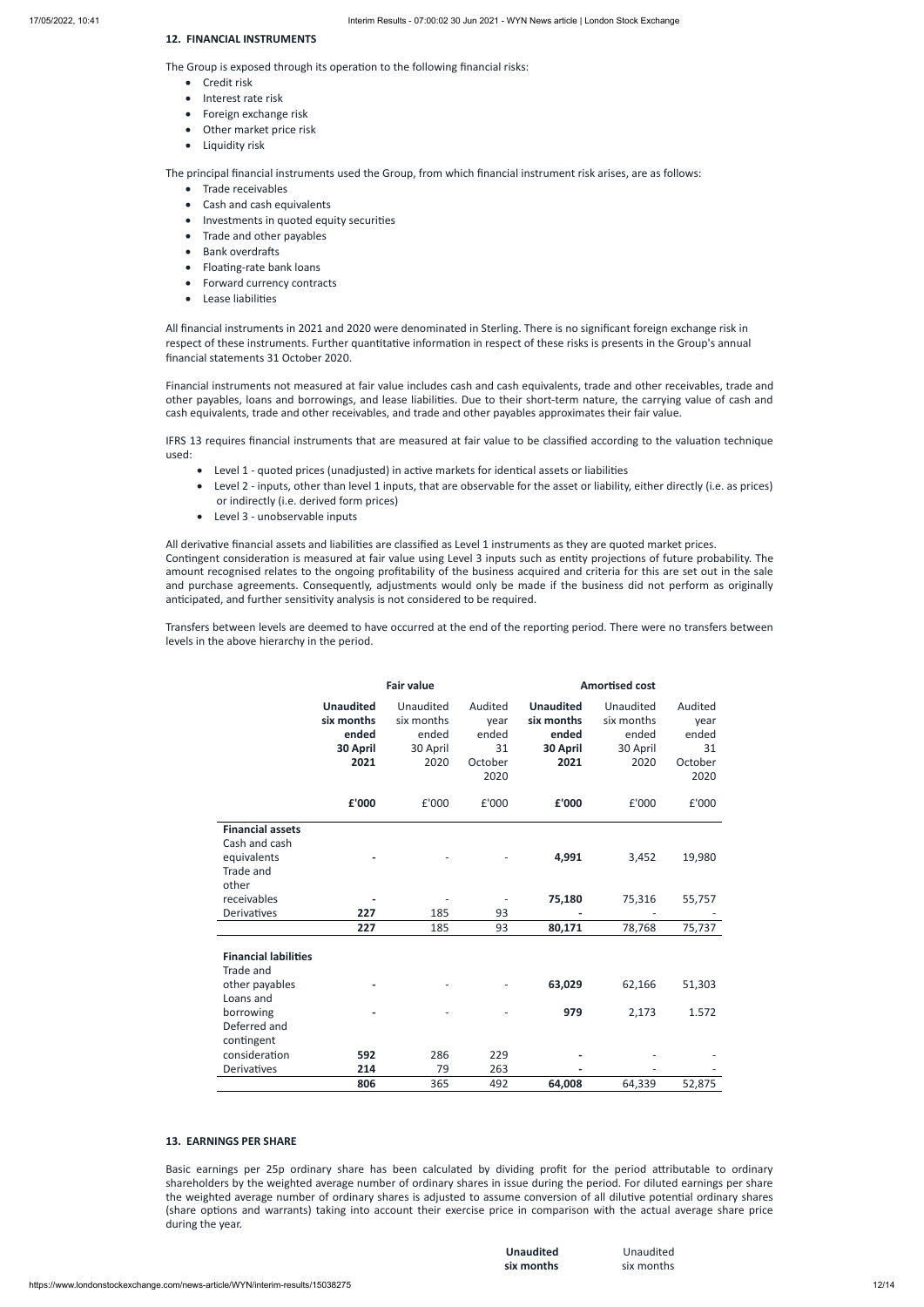|                                                     | ended<br><b>30 April 2021</b> | ended<br>30 April 2020 |
|-----------------------------------------------------|-------------------------------|------------------------|
|                                                     |                               |                        |
| Weighted average number of shares in issue: basic   | 20,055,501                    | 19,896,621             |
| Earnings per share: basic                           | 21.62                         | 17.50                  |
| Weighted average number of shares in issue: diluted | 20,365,205                    | 19,978,002             |
| Earnings per share: diluted                         | 21.30                         | 17.43                  |
| <b>14. SHARE CAPITAL</b>                            |                               |                        |
|                                                     | <b>Number of shares</b>       | <b>Total</b>           |
|                                                     | 000s                          | £000's                 |
| Allotted and fully paid: ordinary shares 25p each   |                               |                        |
| Balance at 31 October 2019                          | 19,896                        | 4,974                  |
| Issue of shares                                     | 111                           | 28                     |
| Balances at 30 April 2020                           | 20,007                        | 5,002                  |
| Issue of shares                                     | 44                            | 11                     |
| Balances at 31 October 2020                         | 20,051                        | 5,013                  |
| Issue of shares                                     | 86                            | 21                     |
| <b>Balances at 30 April 2021</b>                    | 20,137                        | 5,034                  |

The shares issued in the period related to 24,000 company share options (2020: £nil) and 62,000 (2020: 111,000) shares allotted to shareholders exercising their rights to receive dividends under the Company's scrip dividend scheme. No other shares were allocated during the current or prior period.

As at 30 April 2021 a total of 20,137,000 shares are in issue (2020: 20,007,000).

# **15. DIVIDENDS**

During the period ended 30 April 2021 an amount of £2,008,000 (2020: £1,870,000) was charged to reserves in respect of equity dividends paid. An interim dividend of 5.00p per share (2020: 4.60p) will be paid on 29 October 2021 to shareholders on the register on the 1 October 2021. New elections to receive Scrip Dividends should be made in writing to the Company's Registrars before 15 October 2021.

### **16. OTHER RESERVES**

Included in Other reserves are share-based payments; as the Group issues equity-settled share-based payments to certain employees. Equity-settled share-based payments are measured at fair value at the date of the grant. The fair value determined at the grant date of the equity-settled share-based payments is expensed on a straight-line basis over the vesting period, based on the Group's estimate of shares that will eventually vest.

The Group operates a number of share option and 'Save As You Earn' schemes and fair value is measured by use of a recognised valuation model. The expected life used in the model has been adjusted, based on management's best estimate, for the effects of non-transferability, exercise restrictions and behavioural considerations.

At the 30 April 2021 the ESOP Trust, which is consolidated within the Group financial statements, held 16,834 (2020: 16,834) Ordinary Shares in the Group.

### **17. GROUP FINANCIAL COMMITMENTS**

During the period, the Group was released from a bank guarantee in relation to an Associate company, therefore as at the 30 April 2021, the Group did not have any contingent liabilities in respect of bank guarantees of its Associates (2020: £125,000).

# **18. CAPITAL COMMITMENTS**

As at 30 April 2021 the Group had capital commitments as follows:

|                                                                                                | <b>Unaudited</b>     | Unaudited     | Audited         |
|------------------------------------------------------------------------------------------------|----------------------|---------------|-----------------|
|                                                                                                | six months           | six months    | year            |
|                                                                                                | ended                | ended         | ended           |
|                                                                                                | <b>30 April 2021</b> | 30 April 2020 | 31 October 2020 |
|                                                                                                | £'000                | £'000         | £'000           |
| Contracts placed for future capital<br>expenditure not provided in the financial<br>statements | 20                   | 38            | 264             |

## **19. RELATED PARTIES**

Transactions between the Company and its subsidiaries, which are related parties have been eliminated on consolidation and are not disclosed in this note. Transactions between the Group and its Joint Ventures are described below:

|                                                           | <b>Transaction value</b>                                    |                                                      |                                                | <b>Balance outstanding</b>                                  |                                                      |                                                |
|-----------------------------------------------------------|-------------------------------------------------------------|------------------------------------------------------|------------------------------------------------|-------------------------------------------------------------|------------------------------------------------------|------------------------------------------------|
|                                                           | <b>Unaudited</b><br>six months<br>ended<br>30 April<br>2021 | Unaudited<br>six months<br>ended<br>30 April<br>2020 | Audited<br>vear<br>ended<br>31 October<br>2020 | <b>Unaudited</b><br>six months<br>ended<br>30 April<br>2021 | Unaudited<br>six months<br>ended<br>30 April<br>2020 | Audited<br>vear<br>ended<br>31 October<br>2020 |
|                                                           | £'000                                                       | £'000                                                | £'000                                          | £'000                                                       | £'000                                                | £'000                                          |
| Sales of goods to<br>joint ventures<br>Purchases of goods | 2,952                                                       | 2,786                                                | 5,467                                          | 572                                                         | 1,019                                                | 427                                            |
| from joint ventures                                       | 155                                                         | 35                                                   | 139                                            | (44)                                                        | 6                                                    | (5)                                            |
| Loans with joint<br>ventures                              | (24)                                                        | 1,840                                                | (524)                                          | 3,865                                                       | 4,929                                                | 3,889                                          |

https://www.londonstockexchange.com/news-article/WYN/interim-results/15038275 13/14